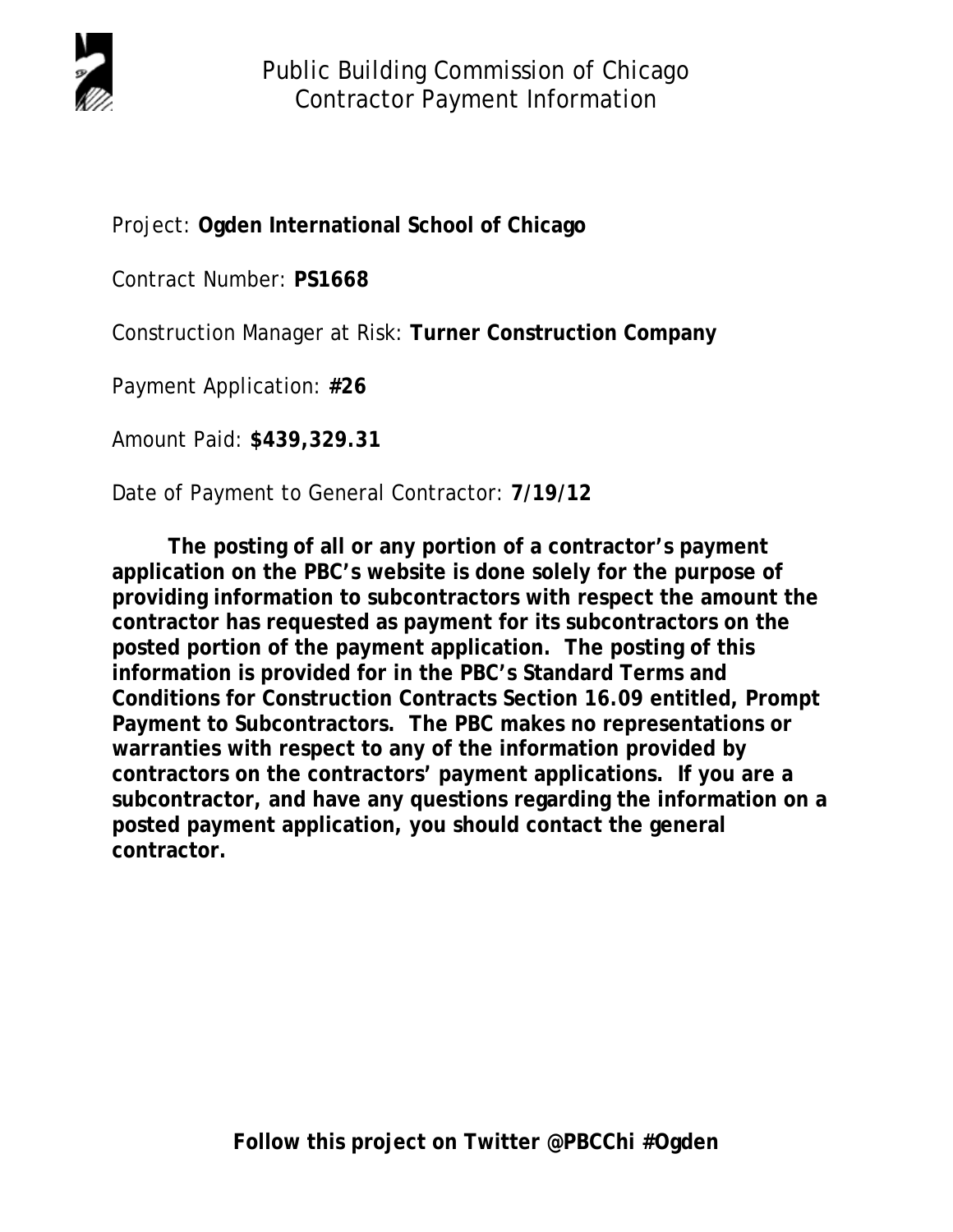## **PUBLIC BUILDING COMMISSION OF CHICAGO**

## **EXHIBIT S**

#### CERTIFICATE OF ARCHITECT - ENGINEER

| May 23, 2012<br>Date:                                                                                                                                           |                                                                                                                                                                                                                                                                                                                                                                |                 |
|-----------------------------------------------------------------------------------------------------------------------------------------------------------------|----------------------------------------------------------------------------------------------------------------------------------------------------------------------------------------------------------------------------------------------------------------------------------------------------------------------------------------------------------------|-----------------|
| Project:<br><b>Ogden Replacement Elementary School</b>                                                                                                          |                                                                                                                                                                                                                                                                                                                                                                |                 |
| To: Public Building Commission of Chicago<br>In accordance with Resolution No.<br>the Commission and to its Trustee, that:                                      | adopted by the Public Building Commission of Chicago on<br>, relating to the \$<br>Revenue Bonds issued by the Public Building Commission of Chicago for the financing of this project (and all terms used herein shall have the same meaning as in said Resolution), I hereby certify to                                                                      |                 |
|                                                                                                                                                                 | 1. Obligations in the amounts stated herein have been incurred by the Commission and that each item thereof is a proper charge<br>against the Construction Account and has not been paid; and                                                                                                                                                                  |                 |
|                                                                                                                                                                 | 2. No amount hereby approved for payment upon any contract will, when added to all amounts previously paid upon such<br>contract, exceed 90% of current estimates approved by the Architect - Engineer until the aggregate amount of payments withheld<br>equals 5% of the Contract Price (said retained funds being payable as set forth in said Resolution). |                 |
| THE CONTRACTOR                                                                                                                                                  | <b>Turner Construction Company (Chicago)</b>                                                                                                                                                                                                                                                                                                                   |                 |
| <b>FOR</b><br>is now entitled to the sum of                                                                                                                     | <b>Ogden Replacement Elementary School</b><br>\$439,329.31                                                                                                                                                                                                                                                                                                     |                 |
| ORIGINAL CONTRACT PRICE<br><b>ADDITIONS</b><br><b>DEDUCTIONS</b><br>NET ADDITION OR DEDUCTION<br>ADJUSTED CONTRACT PRICE                                        | \$44,788,221.00<br>\$0.00<br>\$(1,680,007.69)<br>\$(1,680,007.69)<br>\$43,108,213.31                                                                                                                                                                                                                                                                           |                 |
| TOTAL AMOUNT EARNED                                                                                                                                             |                                                                                                                                                                                                                                                                                                                                                                | \$43,108,213.31 |
| <b>TOTAL RETENTION</b>                                                                                                                                          |                                                                                                                                                                                                                                                                                                                                                                | \$0.00          |
| a) Reserve Withheld @ 10% of Total Amount Earned, but<br>not to exceed 1% of Contract Price<br>b) Liens and Other Withholding<br>c) Liquidated Damages Withheld | \$0.00<br>\$0.00<br>\$0.00                                                                                                                                                                                                                                                                                                                                     |                 |
| TOTAL PAID TO DATE (Include this Payment)                                                                                                                       |                                                                                                                                                                                                                                                                                                                                                                | \$43,108,213.31 |
| <b>LESS: AMOUNT PREVIOUSLY PAID</b>                                                                                                                             |                                                                                                                                                                                                                                                                                                                                                                | \$42,668,884.00 |
| AMOUNT DUE THIS PAYMENT                                                                                                                                         |                                                                                                                                                                                                                                                                                                                                                                | \$439,329.31    |
| <b>Rocco Castellano</b><br>Architect - Engineer                                                                                                                 | Date: 05/24/2012                                                                                                                                                                                                                                                                                                                                               |                 |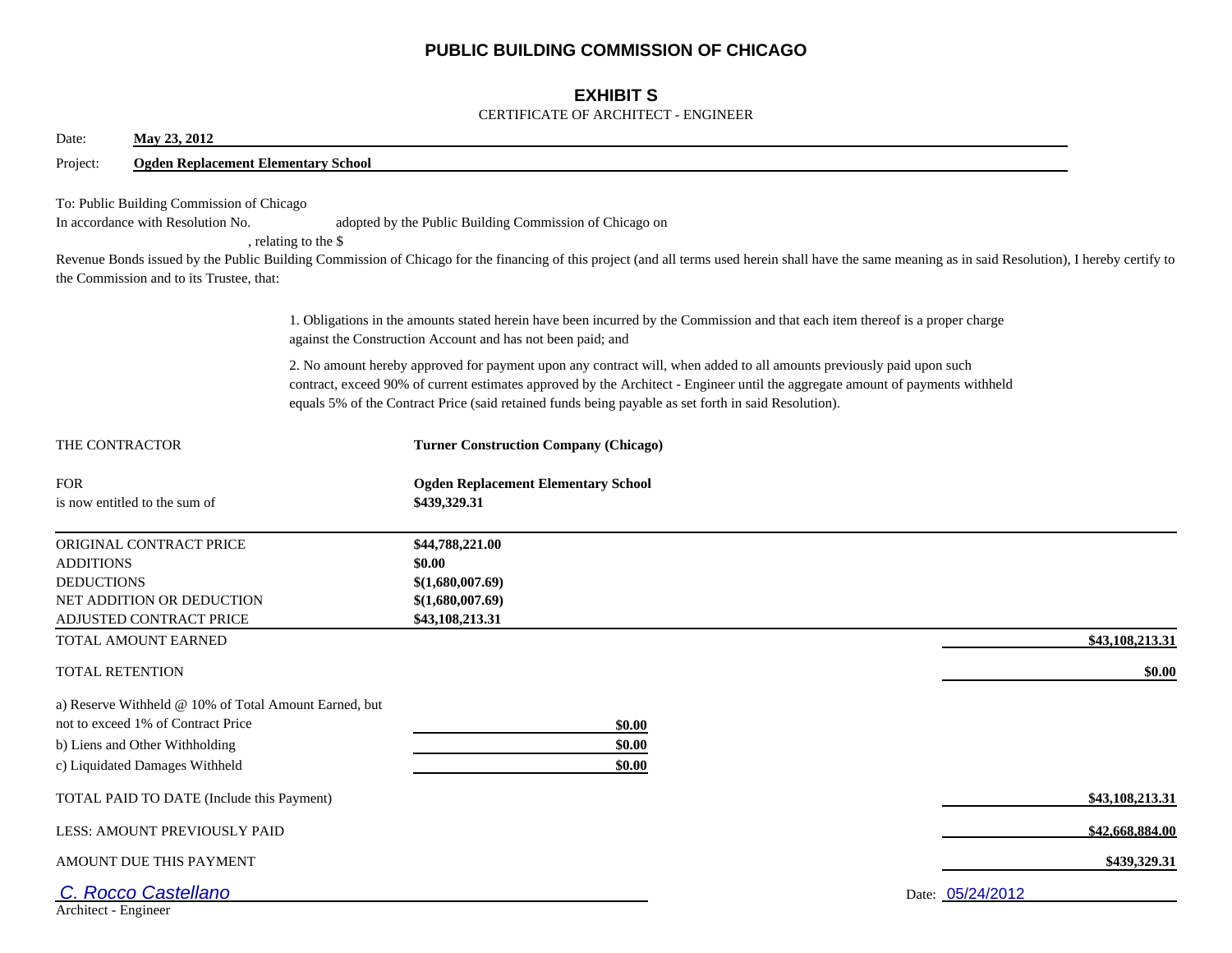#### **(1 of 8) CONTRACTOR'S SWORN STATEMENT AND AFFIDAVIT FOR FINAL PAYMENT**

| <b>STATE OF Illinois</b> |          |
|--------------------------|----------|
|                          | $\{SS\}$ |
| <b>COUNTY OF Cook</b>    |          |

The affiant, being first duly sworn on oath, deposes and says that he/she is **Project Executive**, of **Turner Construction Company (Chicago)**, an **Illinois** corporation, and duly authorized to make this Affidavit in behalf of said corporation, and for himself individually; that he/she is well acquainted with the facts herein set forth and that said corporation is the Contractor with the PUBLIC BUILDING COMMISSION OF CHICAGO, Owner, under Contract No. **1632400** dated the **24th day of November, 2009**, for (describe nature of work)

#### **General Construction**

for (designate Project and Location)

#### **Ogden Replacement Elementary School**

#### **24 W. Walton, Chicago, Illinois 60610**

that the following statements are made for the purpose of procuring the release and payment of

#### **Four hundred thirty nine thousand three hundred twenty nine and 31/100**

#### **\$439,329.31**

held by said Owner under the terms of said contract; that the whole of said work has been completed, free and clear of any and all claims, liens, charges and expenses of any kind or nature whatsoever and in full compliance with the Contract Documents and the requirements of said Owner under them. That for the purposes of said contract, the following persons have been contracted with, and have furnished or prepared materials, equipment, supplies, and services for, and having done labor on said improvement. That the respective amounts set forth opposite their names are the full amounts of money due and to become due to each of them, and that the full amounts of all of said monetary obligations have been completely fulfilled and discharged. That this statement is a full, true, and complete statement of all such persons and of the full amount due and to become due and the amount paid to each of them for such labor, materials, equipment, supplies, and services, furnished or prepared by each of them to or on account of said work, as stated:

| <b>NAME</b><br>and<br><b>ADDRESS</b>                                                                   | <b>TYPE</b><br>OF<br><b>WORK</b> | <b>TOTAL</b><br><b>CONTRACT</b><br><b>(INCLUDE</b><br>C.O.'s | <b>TOTAL</b><br><b>WORK</b><br><b>COMPLETE</b> | <b>LESS</b><br><b>RETENTION</b><br><b>(INCLUDE</b><br><b>CURRENT)</b> | <b>LESS</b><br><b>NET</b><br><b>PREVIOUSLY</b><br><b>PAID</b> | <b>NET</b><br><b>DUE</b><br><b>THIS</b><br><b>PERIOD</b> | <b>BALANCE</b><br><b>TO</b><br><b>BECOME</b><br><b>DUE</b> |
|--------------------------------------------------------------------------------------------------------|----------------------------------|--------------------------------------------------------------|------------------------------------------------|-----------------------------------------------------------------------|---------------------------------------------------------------|----------------------------------------------------------|------------------------------------------------------------|
| 001                                                                                                    | <b>TCCo GMP</b>                  |                                                              |                                                |                                                                       |                                                               |                                                          |                                                            |
| Pinto Construction,<br>7225 W. 105th Street.<br>Palos Hills, Illinois 60465                            | Site Logisitcs                   | 366,042.00                                                   | 366,042.00                                     | 0.00                                                                  | 366,042.00                                                    | 0.00                                                     | 0.00                                                       |
| Pinto Construction.<br>7225 W. 105th Street,<br>Palos Hills, Illinois 60465                            | <b>Site Logisitcs</b>            | 8,611.00                                                     | 8,611.00                                       | 0.00                                                                  | 8,611.00                                                      | 0.00                                                     | 0.00                                                       |
| Thatcher Foundations,<br>Inc.,<br>7100 Industrial Highway,<br>Gary, Indiana 46406                      | Earth Retention                  | 509,268.00                                                   | 509,268.00                                     | 0.00                                                                  | 509,268.00                                                    | 0.00                                                     | 0.00                                                       |
| Thatcher Foundations,<br>Inc.,<br>7100 Industrial Highway,<br>Gary, Indiana 46406                      | Earth Retention                  | 17,221.00                                                    | 17,221.00                                      | 0.00                                                                  | 17,221.00                                                     | 0.00                                                     | 0.00                                                       |
| John Keno & Company,<br>8608 West Catalpa Ave.,<br>Suite 808.<br>Chicago, Illinois 60656               | Excavation                       | 1,739,349.00                                                 | 1,739,349.00                                   | 0.00                                                                  | 1,743,875.00                                                  | (4,526.00)                                               | 0.00                                                       |
| John Keno & Company,<br>8608 West Catalpa Ave.,<br>Suite 808.<br>Chicago, Illinois 60656               | Excavation                       | 43,673.00                                                    | 43,673.00                                      | 0.00                                                                  | 43,673.00                                                     | 0.00                                                     | 0.00                                                       |
| <b>Revcon Construction</b><br>Corporation,<br>500 Industrial Drive,<br>Prairie View, Illinois<br>60069 | Caissons                         | 1,539,773.00                                                 | 1,539,773.00                                   | 0.00                                                                  | 1,539,773.00                                                  | 0.00                                                     | 0.00                                                       |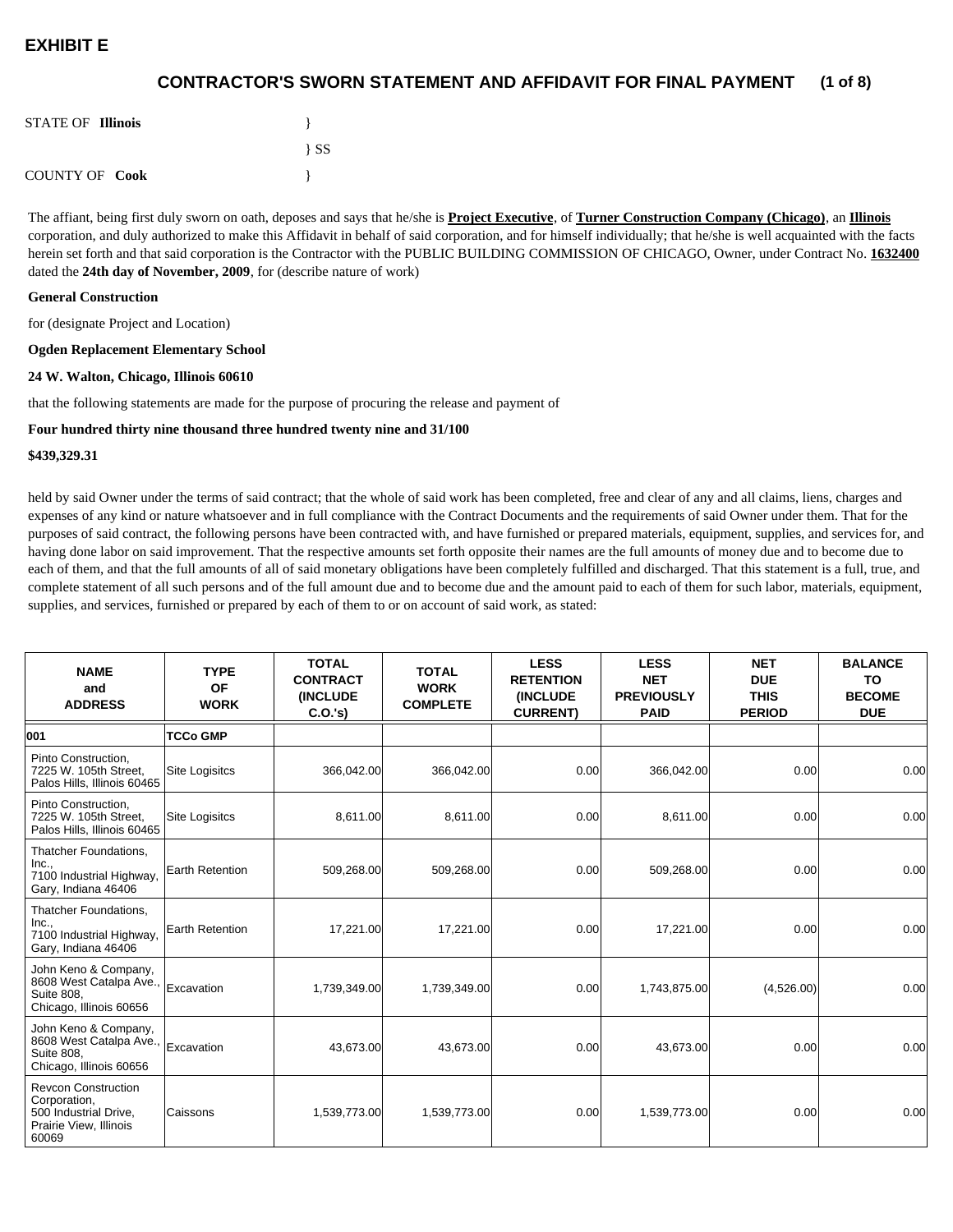## **(2 of 8) CONTRACTOR'S SWORN STATEMENT AND AFFIDAVIT FOR FINAL PAYMENT**

| <b>NAME</b><br>and<br><b>ADDRESS</b>                                                                                 | <b>TYPE</b><br><b>OF</b><br><b>WORK</b>                    | <b>TOTAL</b><br><b>CONTRACT</b><br><b>(INCLUDE)</b><br>C.O.'s) | <b>TOTAL</b><br><b>WORK</b><br><b>COMPLETE</b> | <b>LESS</b><br><b>RETENTION</b><br>(INCLUDE<br><b>CURRENT)</b> | <b>LESS</b><br><b>NET</b><br><b>PREVIOUSLY</b><br><b>PAID</b> | <b>NET</b><br><b>DUE</b><br><b>THIS</b><br><b>PERIOD</b> | <b>BALANCE</b><br>TO<br><b>BECOME</b><br><b>DUE</b> |
|----------------------------------------------------------------------------------------------------------------------|------------------------------------------------------------|----------------------------------------------------------------|------------------------------------------------|----------------------------------------------------------------|---------------------------------------------------------------|----------------------------------------------------------|-----------------------------------------------------|
| <b>Revcon Construction</b><br>Corporation,<br>500 Industrial Drive,<br>Prairie View, Illinois<br>60069               | Caissons                                                   | 48,763.00                                                      | 48,763.00                                      | 0.00                                                           | 48,763.00                                                     | 0.00                                                     | 0.00                                                |
| Reliable Contracting &<br>Equipment Co.,<br>333 N Ogden Ave.<br>Chicago, Illinois 60607                              | <b>Site Utilities</b>                                      | 407,543.00                                                     | 407,543.00                                     | 0.00                                                           | 407,543.00                                                    | 0.00                                                     | 0.00                                                |
| Reliable Contracting &<br>Equipment Co.,<br>333 N Ogden Ave.<br>Chicago, Illinois 60607                              | <b>Site Utilities</b>                                      | 8,844.00                                                       | 8,844.00                                       | 0.00                                                           | 8,844.00                                                      | 0.00                                                     | 0.00                                                |
| Abbey Paving,<br>1949 County Line Road,<br>Aurora, Illinois 60502                                                    | Paving                                                     | 63,513.00                                                      | 63,513.00                                      | 0.00                                                           | 63,513.00                                                     | 0.00                                                     | 0.00                                                |
| Abbey Paving,<br>1949 County Line Road,<br>Aurora. Illinois 60502                                                    | Paving                                                     | 1,443.00                                                       | 1,443.00                                       | 0.00                                                           | 1,443.00                                                      | 0.00                                                     | 0.00                                                |
| <b>Christy Webber</b><br>Landscape,<br>2900 W. Ferdinand St.<br>Chicago, Illinois 60612                              | Landscaping                                                | 317,403.00                                                     | 317,403.00                                     | 0.00                                                           | 273,092.00                                                    | 44.311.00                                                | 0.00                                                |
| Christy Webber<br>Landscape,<br>2900 W. Ferdinand St.<br>Chicago, Illinois 60612                                     | Landscaping                                                | 8.776.00                                                       | 8,776.00                                       | 0.00                                                           | 8,776.00                                                      | 0.00                                                     | 0.00                                                |
| Burling Builders, Inc.,<br>44 West 60th Street,<br>Chicago, Illinois 60621                                           | Concrete                                                   | 3,773,149.00                                                   | 3,773,149.00                                   | 0.00                                                           | 3,773,149.00                                                  | 0.00                                                     | 0.00                                                |
| Burling Builders, Inc.,<br>44 West 60th Street,<br>Chicago, Illinois 60621                                           | Concrete                                                   | 118,122.00                                                     | 118,122.00                                     | 0.00                                                           | 118,122.00                                                    | 0.00                                                     | 0.00                                                |
| Illinois Masonry Corp.,<br>200 Telser Rd.,<br>Lake Zurich, Illinois<br>60047                                         | Masonry and Stone                                          | 5,358,949.00                                                   | 5,358,949.00                                   | 0.00                                                           | 5,358,949.00                                                  | 0.00                                                     | 0.00                                                |
| Illinois Masonry Corp.,<br>200 Telser Rd<br>Lake Zurich, Illinois<br>60047                                           | Masonry and Stone                                          | 169,477.00                                                     | 169,477.00                                     | 0.00                                                           | 169,477.00                                                    | 0.00                                                     | 0.00                                                |
| Carlo Steel Corporation,<br>3100 East 87th Street,<br>Chicago, Illinois 60617                                        | <b>Structural Steel</b>                                    | 2,270,726.00                                                   | 2,270,726.00                                   | 0.00                                                           | 2,270,726.00                                                  | 0.00                                                     | 0.00                                                |
| Carlo Steel Corporation,<br>3100 East 87th Street,<br>Chicago, Illinois 60617                                        | <b>Structural Steel</b>                                    | 77,677.00                                                      | 77,677.00                                      | 0.00                                                           | 77,677.00                                                     | 0.00                                                     | 0.00                                                |
| <b>Turner Construction</b><br>Company (Chicago),<br>55 East Monroe Street,<br>Suite 3100,<br>Chicago, Illinois 60603 | Structural<br>Steel-Carlo<br>Subs/Suppliers-TCCb           | 201,007.00                                                     | 201,007.00                                     | 0.00                                                           | 207,352.00                                                    | (6,345.00)                                               | 0.00                                                |
| <b>Turner Construction</b><br>Company (Chicago),<br>55 East Monroe Street.<br>Suite 3100,<br>Chicago, Illinois 60603 | Structural Steel -<br>Carlo<br>Subs/Suppliers<br>TCCo CCIP | 785.00                                                         | 785.00                                         | 0.00                                                           | 0.00                                                          | 785.00                                                   | 0.00                                                |
| <b>Turner Construction</b><br>Company (Chicago),<br>55 East Monroe Street,<br>Suite 3100,<br>Chicago, Illinois 60603 | <b>Structural Steel</b><br>CCIP-TCCo                       | 47,781.00                                                      | 47,781.00                                      | 0.00                                                           | 0.00                                                          | 47,781.00                                                | 0.00                                                |
| <b>Turner Construction</b><br>Company (Chicago),<br>55 East Monroe Street,<br>Suite 3100,<br>Chicago, Illinois 60603 | <b>Structural Steel</b><br>Staff-TCCo                      | 10,212.00                                                      | 10,212.00                                      | 0.00                                                           | 0.00                                                          | 10,212.00                                                | 0.00                                                |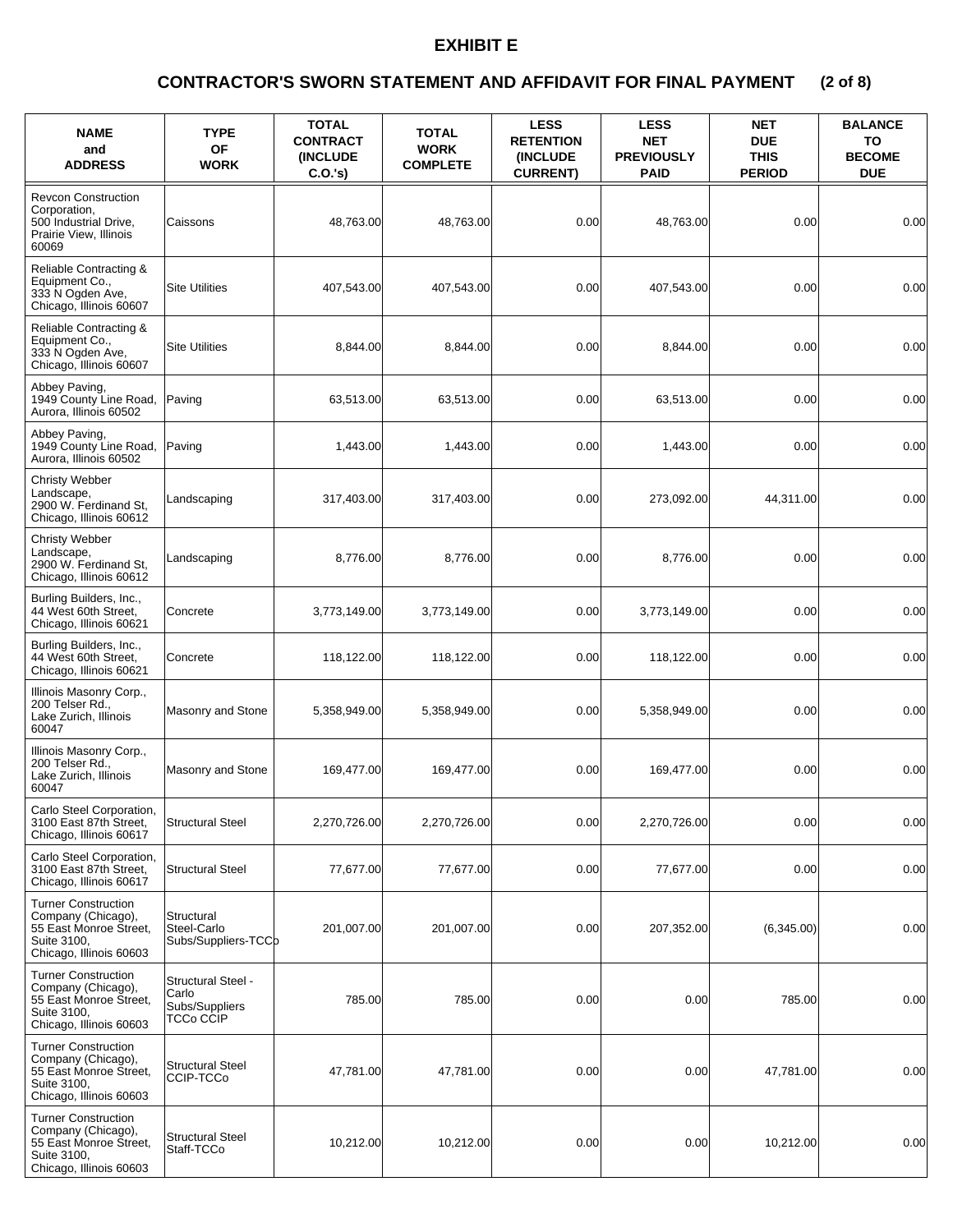## **(3 of 8) CONTRACTOR'S SWORN STATEMENT AND AFFIDAVIT FOR FINAL PAYMENT**

| <b>NAME</b><br>and<br><b>ADDRESS</b>                                                                                 | <b>TYPE</b><br><b>OF</b><br><b>WORK</b>  | <b>TOTAL</b><br><b>CONTRACT</b><br><b>(INCLUDE)</b><br>C.O.'s | <b>TOTAL</b><br><b>WORK</b><br><b>COMPLETE</b> | <b>LESS</b><br><b>RETENTION</b><br>(INCLUDE<br><b>CURRENT)</b> | <b>LESS</b><br><b>NET</b><br><b>PREVIOUSLY</b><br><b>PAID</b> | <b>NET</b><br><b>DUE</b><br><b>THIS</b><br><b>PERIOD</b> | <b>BALANCE</b><br>TO<br><b>BECOME</b><br><b>DUE</b> |
|----------------------------------------------------------------------------------------------------------------------|------------------------------------------|---------------------------------------------------------------|------------------------------------------------|----------------------------------------------------------------|---------------------------------------------------------------|----------------------------------------------------------|-----------------------------------------------------|
| Chicago Architectural<br>Metals. Inc<br>4619 N. Ravenswood<br>Ave., Ste #201,<br>Chicago, Illinois 60640             | <b>Miscellaneous</b><br>Metals           | 102,786.65                                                    | 102,786.65                                     | 0.00                                                           | 102,786.65                                                    | 0.00                                                     | 0.00                                                |
| Chicago Architectural<br>Metals, Inc.,<br>4619 N. Ravenswood<br>Ave., Ste #201.<br>Chicago, Illinois 60640           | Miscellaneous<br>Metals                  | 3,867.36                                                      | 3,867.36                                       | 0.00                                                           | 3,867.36                                                      | 0.00                                                     | 0.00                                                |
| Byus Steel, Inc.,<br>1750 Hubbard St.<br>Batavia, Illinois 60510                                                     | Misc. Metals                             | 50,000.00                                                     | 50,000.00                                      | 0.00                                                           | 50,000.00                                                     | 0.00                                                     | 0.00                                                |
| Byus Steel, Inc.,<br>1750 Hubbard St.<br>Batavia, Illinois 60510                                                     | Misc. Metals                             | 653,671.00                                                    | 653,671.00                                     | 0.00                                                           | 653,671.00                                                    | 0.00                                                     | 0.00                                                |
| Byus Steel, Inc.,<br>1750 Hubbard St.<br>Batavia, Illinois 60510                                                     | Misc. Metals                             | 19,218.00                                                     | 19,218.00                                      | 0.00                                                           | 19,218.00                                                     | 0.00                                                     | 0.00                                                |
| <b>Midwest Fence</b><br>Corporation,<br>900 N. Kedzie Avenue,<br>Chicago, Illinois 60651                             | <b>Metal Fence</b>                       | 216,281.00                                                    | 216,281.00                                     | 0.00                                                           | 216,281.00                                                    | 0.00                                                     | 0.00                                                |
| <b>Midwest Fence</b><br>Corporation,<br>900 N. Kedzie Avenue,<br>Chicago, Illinois 60651                             | <b>Metal Fence</b>                       | 6,532.00                                                      | 6,532.00                                       | 0.00                                                           | 6,532.00                                                      | 0.00                                                     | 0.00                                                |
| <b>Turner Construction</b><br>Company (Chicago),<br>55 East Monroe Street,<br>Suite 3100,<br>Chicago, Illinois 60603 | Misc. Metals-CAM<br>Subs/Suppliers       | 301,437.00                                                    | 301,437.00                                     | 0.00                                                           | 301,187.30                                                    | 249.70                                                   | 0.00                                                |
| <b>Turner Construction</b><br>Company (Chicago),<br>55 East Monroe Street,<br>Suite 3100,<br>Chicago, Illinois 60603 | Misc.<br>Metals-Subguard<br>Reimbursment | (438, 123.00)                                                 | (438, 123.00)                                  | 0.00                                                           | (383,588.00)                                                  | (54, 535.00)                                             | 0.00                                                |
| Scale Construction Inc.,<br>2101 S. CARPENTER<br>ST, 2ND FLOOR,<br>CHICAGO, Illinois 60608                           | <b>General Trades</b>                    | 982,859.00                                                    | 982,859.00                                     | 0.00                                                           | 982,859.00                                                    | 0.00                                                     | 0.00                                                |
| Scale Construction Inc.,<br>2101 S. CARPENTER<br>ST, 2ND FLOOR,<br>CHICAGO, Illinois 60608                           | <b>General Trades</b>                    | 30,243.00                                                     | 30,243.00                                      | 0.00                                                           | 30,243.00                                                     | 0.00                                                     | 0.00                                                |
| Carroll Seating Co.,<br>2105 Lunt,<br>Elk Grove Village, Illinois<br>60007                                           | Architectural<br>Millwork &<br>Casework  | 394,152.00                                                    | 394,152.00                                     | 0.00                                                           | 394,152.00                                                    | 0.00                                                     | 0.00                                                |
| Carroll Seating Co.,<br>2105 Lunt,<br>Elk Grove Village, Illinois<br>60007                                           | Architectural<br>Millwork &<br>Casework  | 12,061.00                                                     | 12,061.00                                      | 0.00                                                           | 12,061.00                                                     | 0.00                                                     | 0.00                                                |
| Kremer & Davis,<br>132 Osborne Road,<br>Fridley, Minnesota 55432                                                     | Waterproofing                            | 360,278.00                                                    | 360,278.00                                     | 0.00                                                           | 360,278.00                                                    | 0.00                                                     | 0.00                                                |
| Kremer & Davis,<br>132 Osborne Road,<br>Fridley, Minnesota 55432                                                     | Waterproofing                            | 14,557.00                                                     | 14,557.00                                      | 0.00                                                           | 14,557.00                                                     | 0.00                                                     | 0.00                                                |
| Bennett & Brosseau<br>Roofing, Inc.,<br>535 Anderson Drive,<br>Romeoville, Illinois<br>60446                         | Roofing                                  | 1,700,246.00                                                  | 1,700,246.00                                   | 0.00                                                           | 1,700,246.00                                                  | 0.00                                                     | 0.00                                                |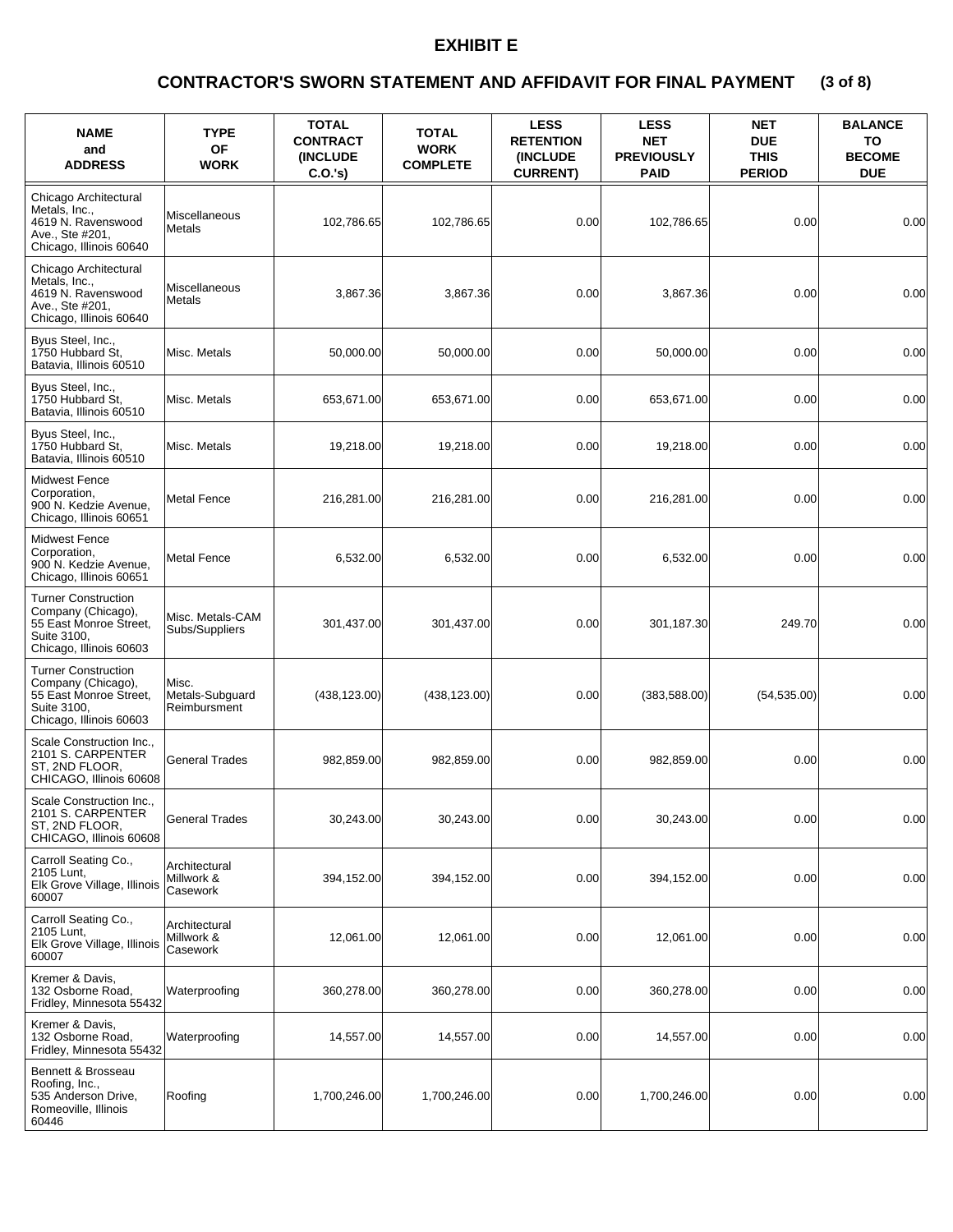## **(4 of 8) CONTRACTOR'S SWORN STATEMENT AND AFFIDAVIT FOR FINAL PAYMENT**

| <b>NAME</b><br>and<br><b>ADDRESS</b>                                                                  | <b>TYPE</b><br><b>OF</b><br><b>WORK</b>   | <b>TOTAL</b><br><b>CONTRACT</b><br><b>(INCLUDE)</b><br>C.O.'s | <b>TOTAL</b><br><b>WORK</b><br><b>COMPLETE</b> | <b>LESS</b><br><b>RETENTION</b><br><b>(INCLUDE)</b><br><b>CURRENT)</b> | <b>LESS</b><br><b>NET</b><br><b>PREVIOUSLY</b><br><b>PAID</b> | <b>NET</b><br><b>DUE</b><br><b>THIS</b><br><b>PERIOD</b> | <b>BALANCE</b><br>TO<br><b>BECOME</b><br><b>DUE</b> |
|-------------------------------------------------------------------------------------------------------|-------------------------------------------|---------------------------------------------------------------|------------------------------------------------|------------------------------------------------------------------------|---------------------------------------------------------------|----------------------------------------------------------|-----------------------------------------------------|
| Bennett & Brosseau<br>Roofing, Inc.,<br>535 Anderson Drive,<br>Romeoville, Illinois<br>60446          | Roofing                                   | 55,907.00                                                     | 55,907.00                                      | 0.00                                                                   | 55,907.00                                                     | 0.00                                                     | 0.00                                                |
| ASC Fireproofing, Inc.,<br>607 Church Road,<br>Elgin, Illinois 60123                                  | Fireproofing                              | 162,104.00                                                    | 162,104.00                                     | 0.00                                                                   | 160.111.94                                                    | 1,992.06                                                 | 0.00                                                |
| ASC Fireproofing, Inc.,<br>607 Church Road,<br>Elgin, Illinois 60123                                  | Fireproofing                              | 4,092.00                                                      | 4,092.00                                       | 0.00                                                                   | 3,814.74                                                      | 277.26                                                   | 0.00                                                |
| Underland Architectural<br>Systems, Inc.,<br>20318 Torrence Avenue,<br>Lynwood, Illinois 60411        | Curtaiwall/Glass/Metal<br>Panels          | 1,525,541.00                                                  | 1,525,541.00                                   | 0.00                                                                   | 1,525,541.00                                                  | 0.00                                                     | 0.00                                                |
| <b>Underland Architectural</b><br>Systems, Inc.,<br>20318 Torrence Avenue,<br>Lynwood, Illinois 60411 | Curtaiwall/Glass/Metal<br><b>Panels</b>   | 50,955.00                                                     | 50,955.00                                      | 0.00                                                                   | 50,955.00                                                     | 0.00                                                     | 0.00                                                |
| The Levy Company,<br>3925 Commercial<br>Avenue.<br>Northbrook, Illinois<br>60062                      | Gypsum<br>Board/Plaster                   | 878,067.00                                                    | 878,067.00                                     | 0.00                                                                   | 878,067.00                                                    | 0.00                                                     | 0.00                                                |
| The Levy Company,<br>3925 Commercial<br>Avenue,<br>Northbrook, Illinois<br>60062                      | Gypsum<br>Board/Plaster                   | 29,531.00                                                     | 29,531.00                                      | 0.00                                                                   | 29,531.00                                                     | 0.00                                                     | 0.00                                                |
| Mr. Davids Carpet<br>Service,<br>865 W Irving Park Road,<br>Itasca, Illinois 60143                    | Ceramic & Quarry<br>Tile                  | 101,966.00                                                    | 101,966.00                                     | 0.00                                                                   | 101,966.00                                                    | 0.00                                                     | 0.00                                                |
| Mr. Davids Carpet<br>Service,<br>865 W Irving Park Road,<br>Itasca, Illinois 60143                    | Ceramic & Quarry<br>lTile.                | 2,886.00                                                      | 2,886.00                                       | 0.00                                                                   | 2,886.00                                                      | 0.00                                                     | 0.00                                                |
| Metropolitan Terrazzo,<br>LLC,<br>645 Lunt Avenue,<br>Elk Grove Village, Illinois<br>60007            | Terrazzo                                  | 910,399.00                                                    | 910,399.00                                     | 0.00                                                                   | 910,399.00                                                    | 0.00                                                     | 0.00                                                |
| Metropolitan Terrazzo,<br>LLC,<br>645 Lunt Avenue,<br>Elk Grove Village, Illinois<br>60007            | Terrazzo                                  | 31,986.00                                                     | 31,986.00                                      | 0.00                                                                   | 31,986.00                                                     | 0.00                                                     | 0.00                                                |
| Floors, Inc.<br>PO Box 700, 1341<br>Cobblestone Way,<br>Woodstock, Illinois<br>60098                  | Wood Flooring<br>W/Striping               | 82,563.00                                                     | 82,563.00                                      | 0.00                                                                   | 82,563.00                                                     | 0.00                                                     | 0.00                                                |
| Floors, Inc.<br>PO Box 700, 1341<br>Cobblestone Way,<br>Woodstock, Illinois<br>60098                  | Wood Flooring<br>W/Striping               | 2,789.00                                                      | 2,789.00                                       | 0.00                                                                   | 2,789.00                                                      | 0.00                                                     | 0.00                                                |
| Flooring Resources,<br>600 W. Pratt,<br>Elk Grove, Illinois 60007                                     | <b>Resilient Flooring &amp;</b><br>Carpet | 207,681.00                                                    | 207,681.00                                     | 0.00                                                                   | 207,681.00                                                    | 0.00                                                     | 0.00                                                |
| Flooring Resources,<br>600 W. Pratt,<br>Elk Grove, Illinois 60007                                     | Resilient Flooring &<br>Carpet            | 5,198.00                                                      | 5,198.00                                       | 0.00                                                                   | 5,198.00                                                      | 0.00                                                     | 0.00                                                |
| DBM Services, Inc.,<br>16W107 83rd Street,<br>Burr Ridge, Illinois 60527                              | <b>Fluid Applied</b><br>Flooring          | 77,623.00                                                     | 77,623.00                                      | 0.00                                                                   | 77,623.00                                                     | 0.00                                                     | 0.00                                                |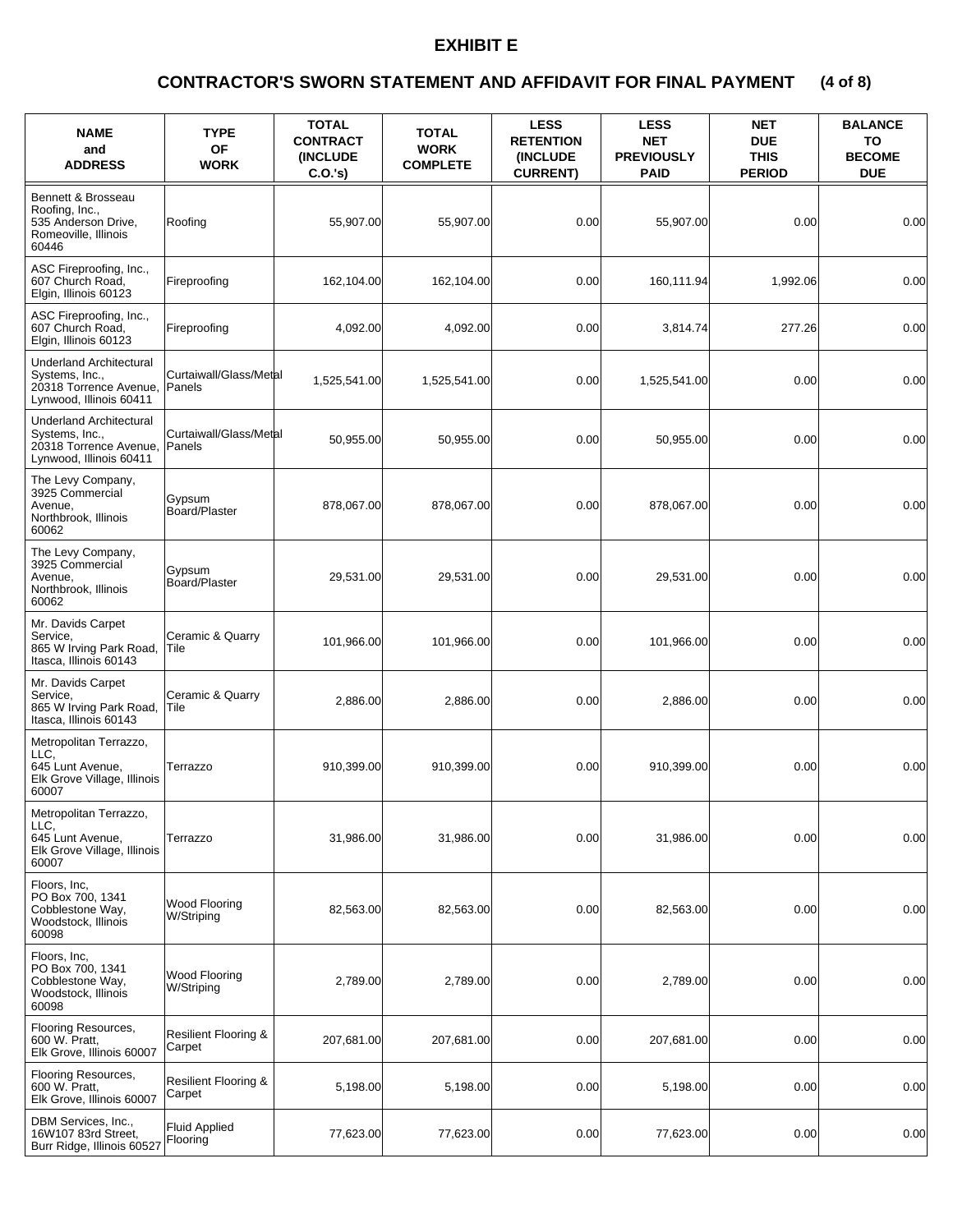## **(5 of 8) CONTRACTOR'S SWORN STATEMENT AND AFFIDAVIT FOR FINAL PAYMENT**

| <b>NAME</b><br>and<br><b>ADDRESS</b>                                                                                 | <b>TYPE</b><br><b>OF</b><br><b>WORK</b>   | <b>TOTAL</b><br><b>CONTRACT</b><br><b>(INCLUDE)</b><br>C.O.'s) | <b>TOTAL</b><br><b>WORK</b><br><b>COMPLETE</b> | <b>LESS</b><br><b>RETENTION</b><br><b>(INCLUDE</b><br><b>CURRENT)</b> | <b>LESS</b><br><b>NET</b><br><b>PREVIOUSLY</b><br><b>PAID</b> | <b>NET</b><br><b>DUE</b><br><b>THIS</b><br><b>PERIOD</b> | <b>BALANCE</b><br>TO<br><b>BECOME</b><br><b>DUE</b> |
|----------------------------------------------------------------------------------------------------------------------|-------------------------------------------|----------------------------------------------------------------|------------------------------------------------|-----------------------------------------------------------------------|---------------------------------------------------------------|----------------------------------------------------------|-----------------------------------------------------|
| DBM Services, Inc.,<br>16W107 83rd Street,<br>Burr Ridge, Illinois 60527                                             | <b>Fluid Applied</b><br>Flooring          | 3,340.00                                                       | 3,340.00                                       | 0.00                                                                  | 3,340.00                                                      | 0.00                                                     | 0.00                                                |
| Continental Painting &<br>Decorating, Inc.,<br>2255 South Wabash<br>Avenue,<br>Chicago, Illinois 60616               | Painting                                  | 298,320.00                                                     | 298,320.00                                     | 0.00                                                                  | 298,320.00                                                    | 0.00                                                     | 0.00                                                |
| Continental Painting &<br>Decorating, Inc.,<br>2255 South Wabash<br>Avenue.<br>Chicago, Illinois 60616               | Painting                                  | 9,815.00                                                       | 9,815.00                                       | 0.00                                                                  | 9,815.00                                                      | 0.00                                                     | 0.00                                                |
| Interior Concepts Inc,<br>7150 N Ridgeway Ave,<br>Lincolnwood, Illinois<br>60712                                     | <b>Toilet Partitions</b>                  | 117,504.00                                                     | 117,504.00                                     | 0.00                                                                  | 117,504.00                                                    | 0.00                                                     | 0.00                                                |
| Interior Concepts Inc,<br>7150 N Ridgeway Ave,<br>Lincolnwood, Illinois<br>60712                                     | <b>Toilet Partitions</b>                  | 3,697.00                                                       | 3,697.00                                       | 0.00                                                                  | 3,697.00                                                      | 0.00                                                     | 0.00                                                |
| <b>Electrical Contractors,</b><br>Inc.,<br>1252 Allanson Road,<br>Mundelein. Illinois 60060                          | Parking Control<br>System                 | 38.299.00                                                      | 38,299.00                                      | 0.00                                                                  | 38,299.00                                                     | 0.00                                                     | 0.00                                                |
| Electrical Contractors,<br>Inc.,<br>1252 Allanson Road,<br>Mundelein, Illinois 60060                                 | Parking Control<br>System                 | 1,306.00                                                       | 1,306.00                                       | 0.00                                                                  | 1,306.00                                                      | 0.00                                                     | 0.00                                                |
| <b>Turner Construction</b><br>Company (Chicago),<br>55 East Monroe Street,<br>Suite 3100,<br>Chicago, Illinois 60603 | General<br>Specialties-Nedland            | 25,038.00                                                      | 25,038.00                                      | 0.00                                                                  | 25,038.00                                                     | 0.00                                                     | 0.00                                                |
| <b>Turner Construction</b><br>Company (Chicago),<br>55 East Monroe Street,<br>Suite 3100,<br>Chicago, Illinois 60603 | General<br>Specialties-Stepp<br>Equipment | 10,260.00                                                      | 10,260.00                                      | 0.00                                                                  | 0.00                                                          | 10.260.00                                                | 0.00                                                |
| Poblocki Sign Company<br>LLC.<br>P.O. Box 1541.<br>Milwaukee, Wisconsin<br>53201-1541                                | Signage                                   | 105,583.00                                                     | 105,583.00                                     | 0.00                                                                  | 105,583.00                                                    | 0.00                                                     | 0.00                                                |
| Poblocki Sign Company<br>LLC.<br>P.O. Box 1541,<br>Milwaukee, Wisconsin<br>53201-1541                                | Signage                                   | 3,137.00                                                       | 3,137.00                                       | 0.00                                                                  | 3,137.00                                                      | 0.00                                                     | 0.00                                                |
| Larson Equipment &<br>Furniture,<br>403 S Vermnt,<br>Palatine, Illinois 60067                                        | <b>Metal Lockers</b>                      | 135,591.00                                                     | 135,591.00                                     | 0.00                                                                  | 135,591.00                                                    | 0.00                                                     | 0.00                                                |
| Larson Equipment &<br>Furniture,<br>403 S Vermnt,<br>Palatine, Illinois 60067                                        | Metal Lockers                             | 4,718.00                                                       | 4,718.00                                       | 0.00                                                                  | 4,718.00                                                      | 0.00                                                     | 0.00                                                |
| <b>Turner Construction</b><br>Company (Chicago),<br>55 East Monroe Street,<br>Suite 3100,<br>Chicago, Illinois 60603 | Playground<br>Equip.-NuToys               | 41,562.00                                                      | 41,562.00                                      | 0.00                                                                  | 41,562.00                                                     | 0.00                                                     | 0.00                                                |
| M.L. Rongo, Inc.,<br>4817 W. Lake Street,<br>Melrose Park, Illinois<br>60160                                         | Food Service<br>Equipment                 | 156,706.00                                                     | 156,706.00                                     | 0.00                                                                  | 156,706.00                                                    | 0.00                                                     | 0.00                                                |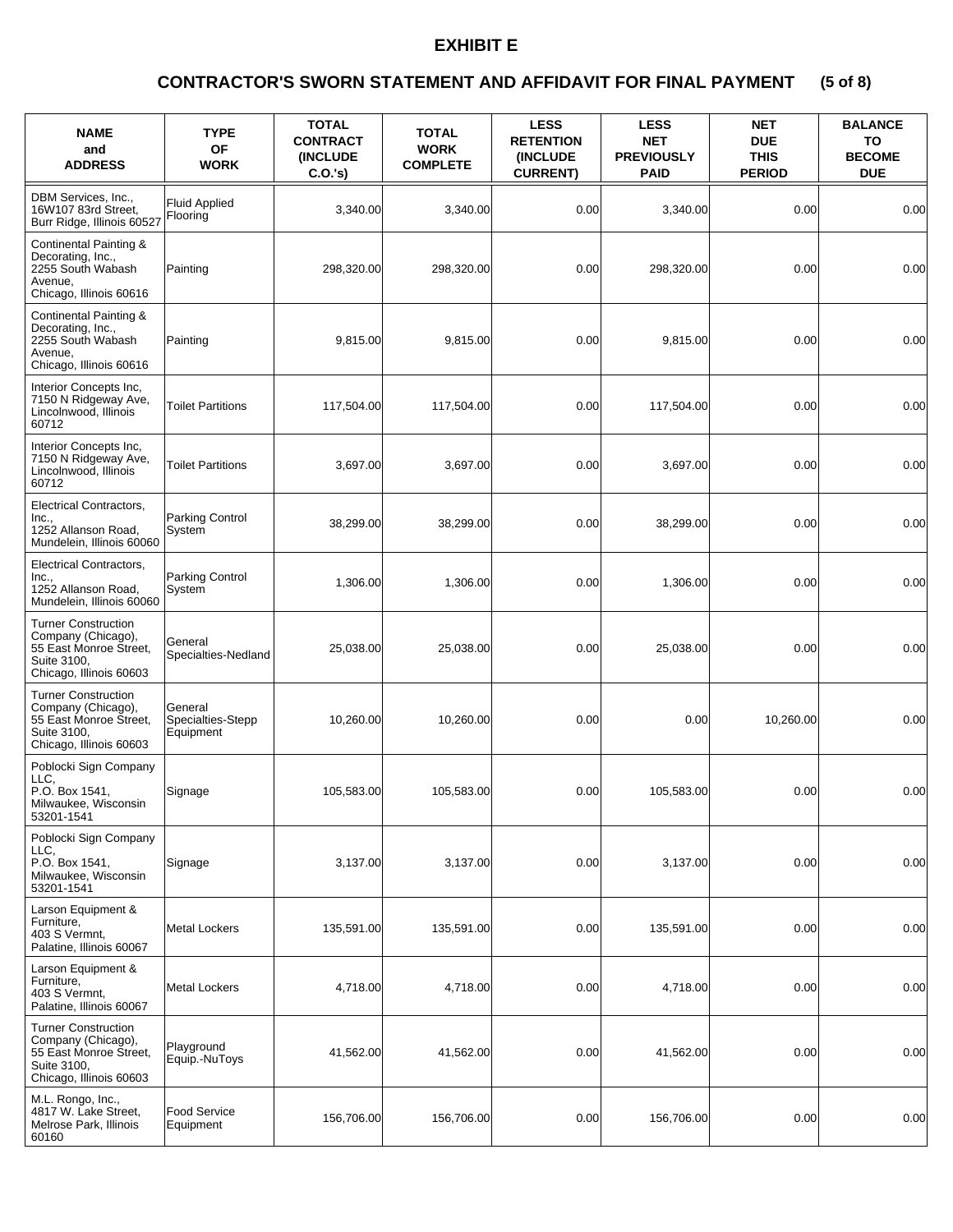## **(6 of 8) CONTRACTOR'S SWORN STATEMENT AND AFFIDAVIT FOR FINAL PAYMENT**

| <b>NAME</b><br>and<br><b>ADDRESS</b>                                                                                         | <b>TYPE</b><br><b>OF</b><br><b>WORK</b>    | <b>TOTAL</b><br><b>CONTRACT</b><br>(INCLUDE<br>$C.O.'s$ ) | <b>TOTAL</b><br><b>WORK</b><br><b>COMPLETE</b> | <b>LESS</b><br><b>RETENTION</b><br>(INCLUDE<br><b>CURRENT)</b> | <b>LESS</b><br><b>NET</b><br><b>PREVIOUSLY</b><br><b>PAID</b> | <b>NET</b><br><b>DUE</b><br><b>THIS</b><br><b>PERIOD</b> | <b>BALANCE</b><br>TO<br><b>BECOME</b><br><b>DUE</b> |
|------------------------------------------------------------------------------------------------------------------------------|--------------------------------------------|-----------------------------------------------------------|------------------------------------------------|----------------------------------------------------------------|---------------------------------------------------------------|----------------------------------------------------------|-----------------------------------------------------|
| M.L. Rongo, Inc.,<br>4817 W. Lake Street,<br>Melrose Park, Illinois<br>60160                                                 | <b>Food Service</b><br>Equipment           | 5,726.00                                                  | 5,726.00                                       | 0.00                                                           | 5,726.00                                                      | 0.00                                                     | 0.00                                                |
| <b>SCHINDLER</b><br>ELEVATOR.<br>1530 Timberwolf Dr,<br>Holland, Ohio 43528                                                  | Elevators                                  | 348,450.00                                                | 348,450.00                                     | 0.00                                                           | 348,786.00                                                    | (336.00)                                                 | 0.00                                                |
| <b>SCHINDLER</b><br>ELEVATOR.<br>1530 Timberwolf Dr,<br>Holland, Ohio 43528                                                  | Elevators                                  | 11,918.00                                                 | 11,918.00                                      | 0.00                                                           | 11,918.00                                                     | 0.00                                                     | 0.00                                                |
| F. E. Moran Fire<br>Protection of Northern<br>III.,<br>2165 Shermer Rd Ste D,<br>Northbrook, Illinois<br>60062               | <b>Fire Protection</b>                     | 426,670.00                                                | 426,670.00                                     | 0.00                                                           | 426,670.00                                                    | 0.00                                                     | 0.00                                                |
| F. E. Moran Fire<br>Protection of Northern<br>III.,<br>2165 Shermer Rd Ste D,<br>Northbrook, Illinois<br>60062               | <b>Fire Protection</b>                     | 12.273.00                                                 | 12,273.00                                      | 0.00                                                           | 12,273.00                                                     | 0.00                                                     | 0.00                                                |
| Norman Mechanical,<br>3850 Industrial Avenue,<br>Rolling Meadows, Illinois<br>60008                                          | Plumbing                                   | 1,247,263.00                                              | 1,247,263.00                                   | 0.00                                                           | 1,247,263.00                                                  | 0.00                                                     | 0.00                                                |
| Norman Mechanical,<br>3850 Industrial Avenue,<br>Rolling Meadows, Illinois<br>60008                                          | Plumbing                                   | 32,701.00                                                 | 32,701.00                                      | 0.00                                                           | 32,701.00                                                     | 0.00                                                     | 0.00                                                |
| International Piping<br>Systems, Inc.,<br>444 East State Parkway,<br>Suite 123,<br>Schaumburg, Illinois<br>60173-4538        | Mechanical<br><b>W/Controls</b>            | 2,967,522.30                                              | 2,967,522.30                                   | 0.00                                                           | 2,967,522.30                                                  | 0.00                                                     | 0.00                                                |
| <b>International Piping</b><br>Systems, Inc.,<br>444 East State Parkway,<br>Suite 123,<br>Schaumburg, Illinois<br>60173-4538 | Mechanical<br><b>W/Controls</b>            | 96,173.00                                                 | 96,173.00                                      | 0.00                                                           | 96,173.00                                                     | 0.00                                                     | 0.00                                                |
| <b>Turner Construction</b><br>Company (Chicago),<br>55 East Monroe Street,<br>Suite 3100,<br>Chicago, Illinois 60603         | <b>IPS</b><br>Subs/Suppliers-TCCb          | 588,831.00                                                | 588,831.00                                     | 0.00                                                           | 498,636.00                                                    | 90,195.00                                                | 0.00                                                |
| <b>Turner Construction</b><br>Company (Chicago),<br>55 East Monroe Street,<br>Suite 3100.<br>Chicago, Illinois 60603         | <b>IPS Subs/Suppliers</b><br>- TCCo - CCIP | 7,798.00                                                  | 7,798.00                                       | 0.00                                                           | 0.00                                                          | 7,798.00                                                 | 0.00                                                |
| <b>Turner Construction</b><br>Company (Chicago),<br>55 East Monroe Street,<br>Suite 3100,<br>Chicago, Illinois 60603         | Mechanical<br>Staff-TCCo                   | 10,534.00                                                 | 10,534.00                                      | 0.00                                                           | 0.00                                                          | 10,534.00                                                | 0.00                                                |
| Connelly Electric,<br>40 S. Addison Rd, Suite<br>100,<br>Addison, Illinois 60101                                             | Electrical                                 | 3,998,043.00                                              | 3,998,043.00                                   | 0.00                                                           | 3,998,043.00                                                  | 0.00                                                     | 0.00                                                |
| Connelly Electric,<br>40 S. Addison Rd, Suite<br>100,<br>Addison, Illinois 60101                                             | Electrical                                 | 125,795.00                                                | 125,795.00                                     | 0.00                                                           | 125,795.00                                                    | 0.00                                                     | 0.00                                                |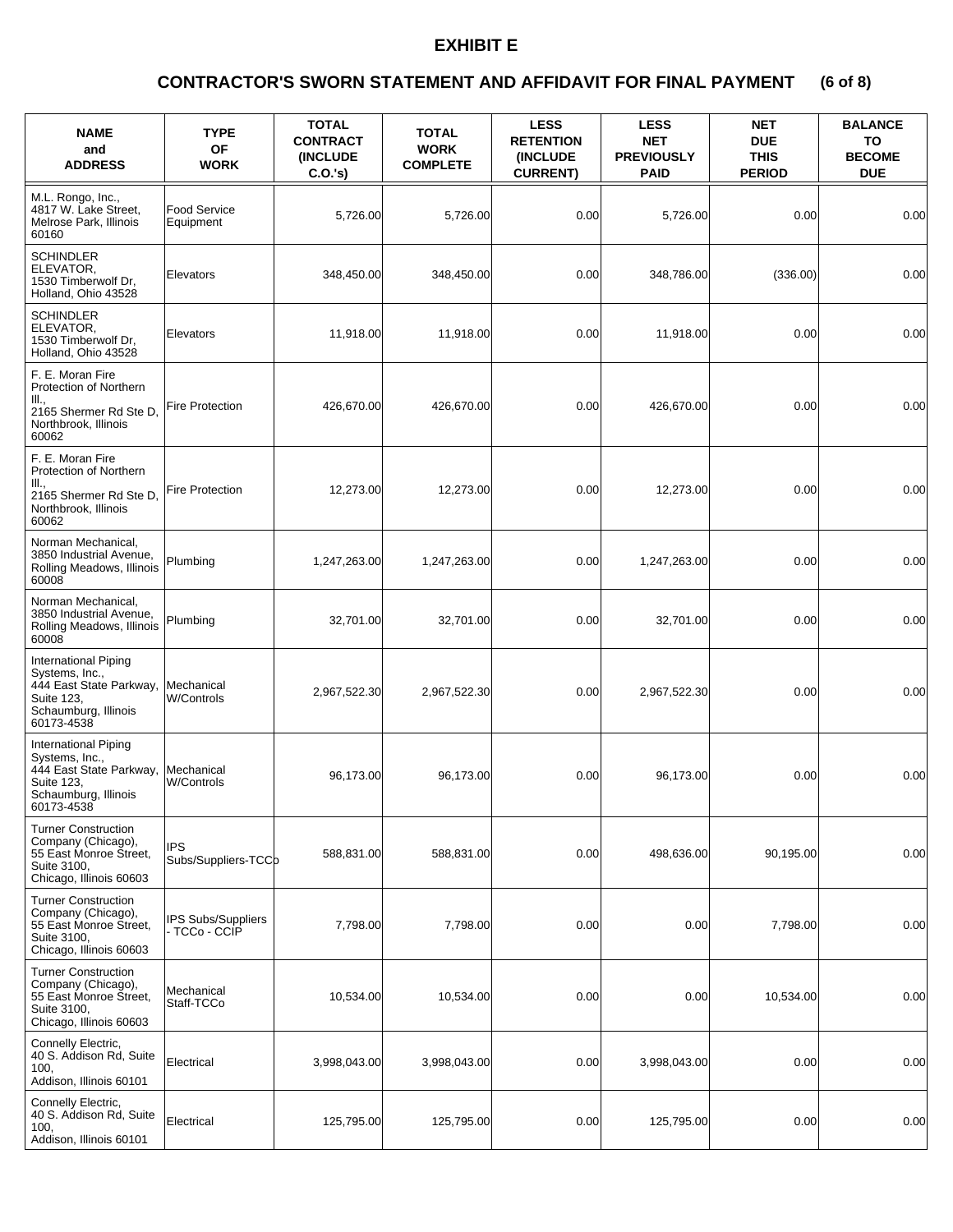## **(7 of 8) CONTRACTOR'S SWORN STATEMENT AND AFFIDAVIT FOR FINAL PAYMENT**

| <b>NAME</b><br>and<br><b>ADDRESS</b>                                                                                 | <b>TYPE</b><br><b>OF</b><br><b>WORK</b>                                                                                                                                  | <b>TOTAL</b><br><b>CONTRACT</b><br><b>(INCLUDE)</b><br>$C.O.'s$ ) | <b>TOTAL</b><br><b>WORK</b><br><b>COMPLETE</b> | <b>LESS</b><br><b>RETENTION</b><br><b>(INCLUDE)</b><br><b>CURRENT)</b> | <b>LESS</b><br><b>NET</b><br><b>PREVIOUSLY</b><br><b>PAID</b> | <b>NET</b><br><b>DUE</b><br><b>THIS</b><br><b>PERIOD</b> | <b>BALANCE</b><br><b>TO</b><br><b>BECOME</b><br><b>DUE</b> |
|----------------------------------------------------------------------------------------------------------------------|--------------------------------------------------------------------------------------------------------------------------------------------------------------------------|-------------------------------------------------------------------|------------------------------------------------|------------------------------------------------------------------------|---------------------------------------------------------------|----------------------------------------------------------|------------------------------------------------------------|
| <b>Turner Construction</b><br>Company (Chicago),<br>55 East Monroe Street,<br>Suite 3100,<br>Chicago, Illinois 60603 | <b>Fixed General</b><br>ConditionsPerformance<br>AwardRailroad<br>InsuranceNot-To-Exceed<br>General<br>ConditionTCCo<br>P&P BondBuilders<br>Risk InsuranceCM<br>Fee (2%) | 5,678,564.00                                                      | 5,678,564.00                                   | 0.00                                                                   | 5,367,075.71                                                  | 311,488.29                                               | 0.00                                                       |
| <b>Turner Construction</b><br>Company (Chicago),<br>55 East Monroe Street,<br>Suite 3100.<br>Chicago, Illinois 60603 | Turner LD's for<br>Residency & Work<br>Force                                                                                                                             | (1,512.00)                                                        | (1,512.00)                                     | 0.00                                                                   | 0.00                                                          | (1,512.00)                                               | 0.00                                                       |
|                                                                                                                      | <b>Subtotal TCCo GMP</b>                                                                                                                                                 | 42,159,086.31                                                     | 42,159,086.31                                  | 0.00                                                                   | 41,690,457.00                                                 | 468,629.31                                               | 0.00                                                       |
| 002                                                                                                                  | <b>TCCo GMP without</b><br>retention held                                                                                                                                |                                                                   |                                                |                                                                        |                                                               |                                                          |                                                            |
| <b>Turner Construction</b><br>Company (Chicago),<br>55 East Monroe Street,<br>Suite 3100.<br>Chicago, Illinois 60603 | Subguard                                                                                                                                                                 | 418,755.00                                                        | 418,755.00                                     | 0.00                                                                   | 447,572.00                                                    | (28, 817.00)                                             | 0.00                                                       |
| <b>Turner Construction</b><br>Company (Chicago),<br>55 East Monroe Street.<br>Suite 3100.<br>Chicago, Illinois 60603 | TCCo Insurance                                                                                                                                                           | 380,372.00                                                        | 380,372.00                                     | 0.00                                                                   | 380,855.00                                                    | (483.00)                                                 | 0.00                                                       |
| <b>Turner Construction</b><br>Company (Chicago),<br>55 East Monroe Street,<br>Suite 3100.<br>Chicago, Illinois 60603 | Preconstruction<br>Services                                                                                                                                              | 150,000.00                                                        | 150,000.00                                     | 0.00                                                                   | 150.000.00                                                    | 0.00                                                     | 0.00                                                       |
| <b>Subtotal TCCo GMP without retention held</b>                                                                      |                                                                                                                                                                          | 949,127.00                                                        | 949,127.00                                     | 0.00                                                                   | 978,427.00                                                    | (29,300.00)                                              | 0.00                                                       |
| 003                                                                                                                  | Owner<br><b>Contingency</b>                                                                                                                                              |                                                                   |                                                |                                                                        |                                                               |                                                          |                                                            |
|                                                                                                                      | <b>Subtotal Owner Contingency</b>                                                                                                                                        | 0.001                                                             | 0.00                                           | 0.00                                                                   | 0.00                                                          | 0.00                                                     | 0.00                                                       |
|                                                                                                                      | Total                                                                                                                                                                    | 43,108,213.31                                                     | 43,108,213.31                                  | 0.00                                                                   | 42,668,884.00                                                 | 439,329.31                                               | 0.00                                                       |